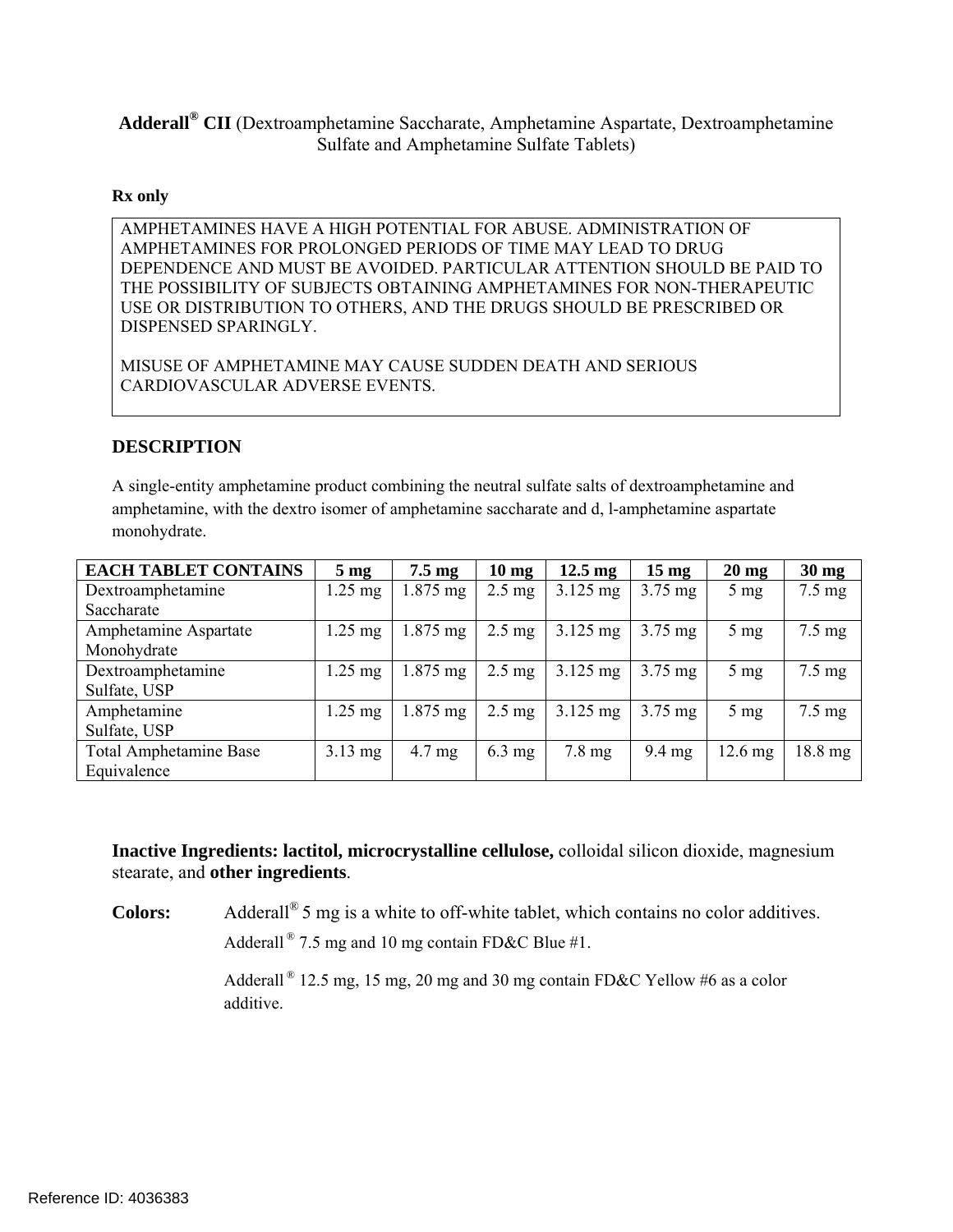# **CLINICAL PHARMACOLOGY**

# **Pharmacodynamics**

Amphetamines are non-catecholamine sympathomimetic amines with CNS stimulant activity. The mode of therapeutic action in Attention Deficit Hyperactivity Disorder (ADHD) is not known. Amphetamines are thought to block the reuptake of norepinephrine and dopamine into the presynaptic neuron and increase the release of these monoamines into the extraneuronal space.

# **Pharmacokinetics**

Adderall<sup>®</sup> tablets contain d-amphetamine and l-amphetamine salts in the ratio of 3:1. Following administration of a single dose 10 or 30 mg of Adderall<sup>®</sup> to healthy volunteers under fasted conditions, peak plasma concentrations occurred approximately 3 hours post-dose for both d-amphetamine and lamphetamine. The mean elimination half-life ( $t_{1/2}$ ) for d-amphetamine was shorter than the  $t_{1/2}$  of the lisomer (9.77 to 11 hours vs. 11.5 to 13.8 hours). The PK parameters ( $C_{\text{max}}$ , AU $C_{0\text{-inf}}$ ) of d-and lamphetamine increased approximately three-fold from 10 mg to 30 mg indicating dose-proportional pharmacokinetics.

The effect of food on the bioavailability of Adderall<sup>®</sup> has not been studied.

### *Metabolism and Excretion*

Amphetamine is reported to be oxidized at the 4 position of the benzene ring to form 4 hydroxyamphetamine, or on the side chain α or β carbons to form alpha-hydroxy-amphetamine or norephedrine, respectively. Norephedrine and 4-hydroxy-amphetamine are both active and each is subsequently oxidized to form 4-hydroxy-norephedrine. Alpha-hydroxy-amphetamine undergoes deamination to form phenylacetone, which ultimately forms benzoic acid and its glucuronide and the glycine conjugate hippuric acid. Although the enzymes involved in amphetamine metabolism have not been clearly defined, CYP2D6 is known to be involved with formation of 4-hydroxy-amphetamine. Since CYP2D6 is genetically polymorphic, population variations in amphetamine metabolism are a possibility.

Amphetamine is known to inhibit monoamine oxidase, whereas the ability of amphetamine and its metabolites to inhibit various P450 isozymes and other enzymes has not been adequately elucidated. *In vitro* experiments with human microsomes indicate minor inhibition of CYP2D6 by amphetamine and minor inhibition of CYP1A2, 2D6, and 3A4 by one or more metabolites. However, due to the probability of auto-inhibition and the lack of information on the concentration of these metabolites relative to *in vivo*  concentrations, no predications regarding the potential for amphetamine or its metabolites to inhibit the metabolism of other drugs by CYP isozymes *in vivo* can be made.

With normal urine pHs approximately half of an administered dose of amphetamine is recoverable in urine as derivatives of alpha-hydroxy-amphetamine and approximately another 30% to 40% of the dose is recoverable in urine as amphetamine itself. Since amphetamine has a pKa of 9.9, urinary recovery of amphetamine is highly dependent on pH and urine flow rates. Alkaline urine pHs result in less ionization and reduced renal elimination, and acidic pHs and high flow rates result in increased renal elimination with clearances greater than glomerular filtration rates, indicating the involvement of active secretion. Urinary recovery of amphetamine has been reported to range from 1% to 75%, depending on urinary pH, with the remaining fraction of the dose hepatically metabolized. Consequently, both hepatic and renal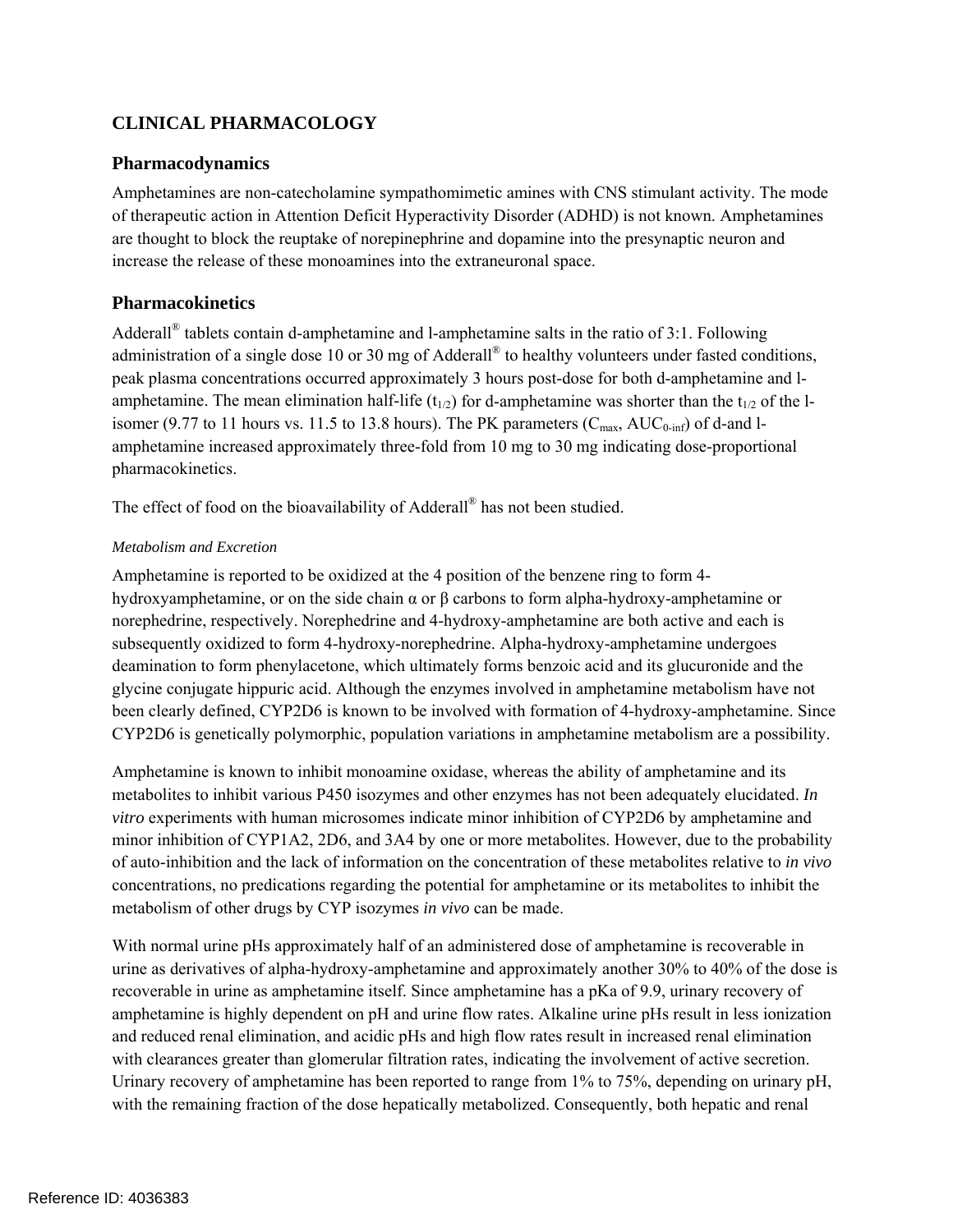**PRECAUTIONS**]. dysfunction have the potential to inhibit the elimination of amphetamine and result in prolonged exposures. In addition, drugs that affect urinary pH are known to alter the elimination of amphetamine, and any decrease in amphetamine's metabolism that might occur due to drug interactions or genetic polymorphisms is more likely to be clinically significant when renal elimination is decreased [see

# **INDICATIONS AND USAGE**

Adderall® is indicated for the treatment of Attention Deficit Hyperactivity Disorder (ADHD) and Narcolepsy.

# **Attention Deficit Hyperactivity Disorder (ADHD)**

A diagnosis of Attention Deficit Hyperactivity Disorder (ADHD; DSM-IV®) implies the presence of hyperactive-impulsive or inattentive symptoms that caused impairment and were present before age 7 years. The symptoms must cause clinically significant impairment, e.g., in social, academic, or occupational functioning, and be present in two or more settings, e.g., school (or work) and at home. The symptoms must not be better accounted for by another mental disorder. For the Inattentive Type, at least six of the following symptoms must have persisted for at least 6 months: lack of attention to details/careless mistakes; lack of sustained attention; poor listener; failure to follow through on tasks; poor organization; avoids tasks requiring sustained mental effort; loses things; easily distracted; forgetful. For the Hyperactive-Impulsive Type, at least six of the following symptoms must have persisted for at least 6 months: fidgeting/squirming; leaving seat; inappropriate running/climbing; difficulty with quiet activities; "on the go;" excessive talking; blurting answers; can't wait turn; intrusive. The Combined Type requires both inattentive and hyperactive-impulsive criteria to be met.

# **Special Diagnostic Considerations**

Specific etiology of this syndrome is unknown, and there is no single diagnostic test. Adequate diagnosis requires the use not only of medical but of special psychological, educational, and social resources. Learning may or may not be impaired. The diagnosis must be based upon a complete history and evaluation of the child and not solely on the presence of the required number of DSM-IV® characteristics.

# **Need for Comprehensive Treatment Program**

Adderall<sup>®</sup> is indicated as an integral part of a total treatment program for ADHD that may include other measures (psychological, educational, social) for patients with this syndrome. Drug treatment may not be indicated for all children with this syndrome. Stimulants are not intended for use in the child who exhibits symptoms secondary to environmental factors and/or other primary psychiatric disorders, including psychosis. Appropriate educational placement is essential and psychosocial intervention is often helpful. When remedial measures alone are insufficient, the decision to prescribe stimulant medication will depend upon the physician's assessment of the chronicity and severity of the child's symptoms.

# **Long-Term Use**

The effectiveness of Adderall<sup>®</sup> for long-term use has not been systematically evaluated in controlled trials. Therefore, the physician who elects to use Adderall® for extended periods should periodically reevaluate the long-term usefulness of the drug for the individual patient.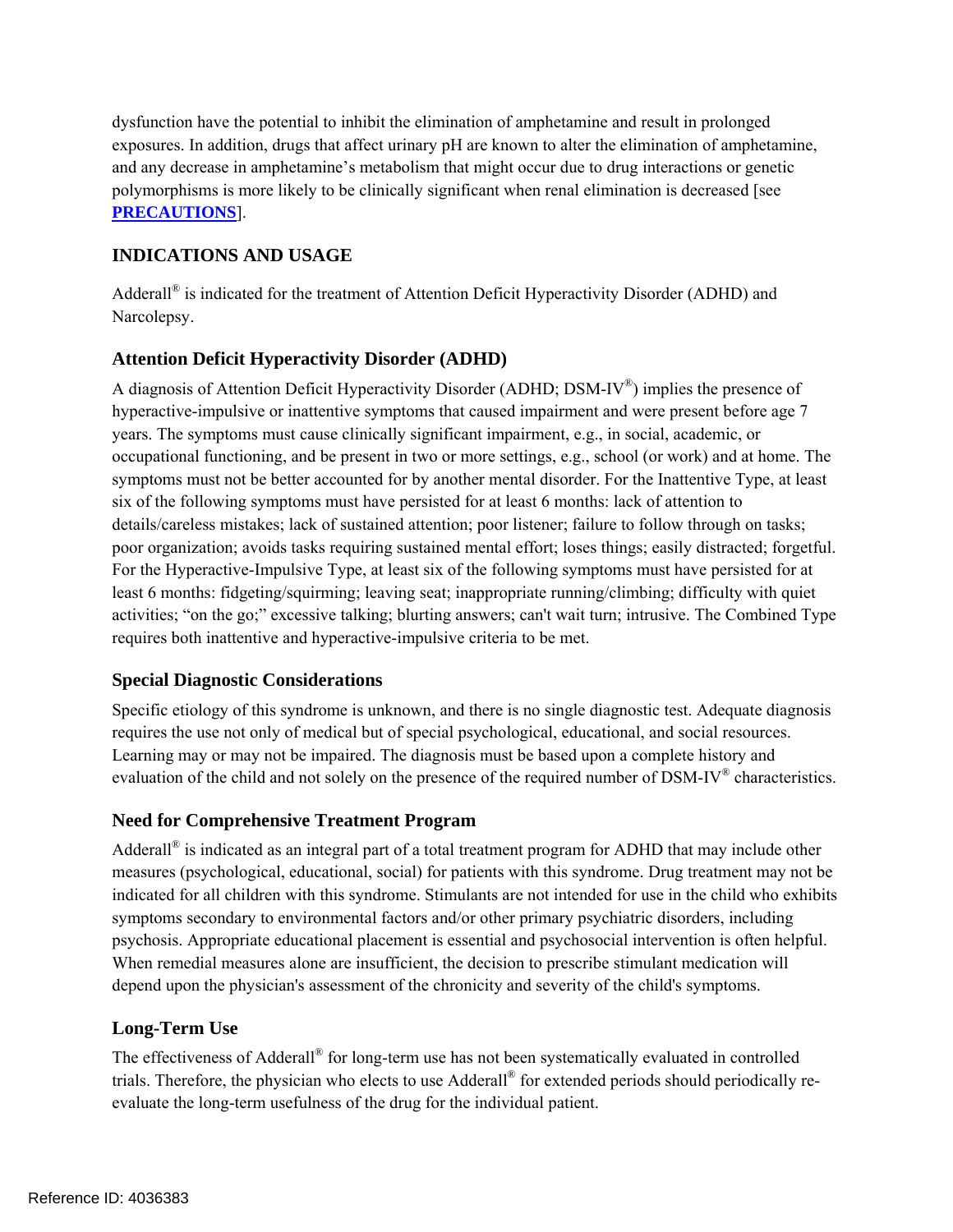# **CONTRAINDICATIONS**

Advanced arteriosclerosis, symptomatic cardiovascular disease, moderate to severe hypertension, hyperthyroidism, known hypersensitivity or idiosyncrasy to the sympathomimetic amines, glaucoma.

Agitated states.

Known hypersensitivity or idiosyncrasy to amphetamine.

Patients with a history of drug abuse.

In patients known to be hypersensitive to amphetamine, or other components of Adderall®. Hypersensitivity reactions such as angioedema and anaphylactic reactions have been reported in patients treated with other amphetamine products [see **ADVERSE REACTIONS**].

Patients taking monoamine oxidase inhibitors (MAOIs), or within 14 days of stopping MAOIs (including MAOIs such as linezolid or intravenous methylene blue), because of an increased risk of hypertensive crisis [see **WARNINGS** and **DRUG INTERACTIONS**].

# **WARNINGS**

# **Serious Cardiovascular Events**

*Sudden Death and Preexisting Structural Cardiac Abnormalities or Other Serious Heart Problems* 

#### Children and Adolescents

Sudden death has been reported in association with CNS stimulant treatment at usual doses in children and adolescents with structural cardiac abnormalities or other serious heart problems. Although some structural heart problems alone may carry an increased risk of sudden death, stimulant products generally should not be used in children or adolescents with known structural cardiac abnormalities, cardiomyopathy, serious heart rhythm abnormalities, or other serious cardiac problems that may place them at increased vulnerability to the sympathomimetic effects of a stimulant drug [see **CONTRAINDICATIONS**].

#### Adults

Sudden deaths, stroke, and myocardial infarction have been reported in adults taking stimulant drugs at usual doses for ADHD. Although the role of stimulants in these adult cases is also unknown, adults have a greater likelihood than children of having serious structural cardiac abnormalities, cardiomyopathy, serious heart rhythm abnormalities, coronary artery disease, or other serious cardiac problems. Adults with such abnormalities should also generally not be treated with stimulant drugs [see **CONTRAINDICATIONS**].

#### *Hypertension and Other Cardiovascular Conditions*

Stimulant medications cause a modest increase in average blood pressure (about 2 to 4 mmHg) and average heart rate (about 3 to 6 bpm) [see **ADVERSE REACTIONS**], and individuals may have larger increases. While the mean changes alone would not be expected to have short-term consequences, all patients should be monitored for larger changes in heart rate and blood pressure. Caution is indicated in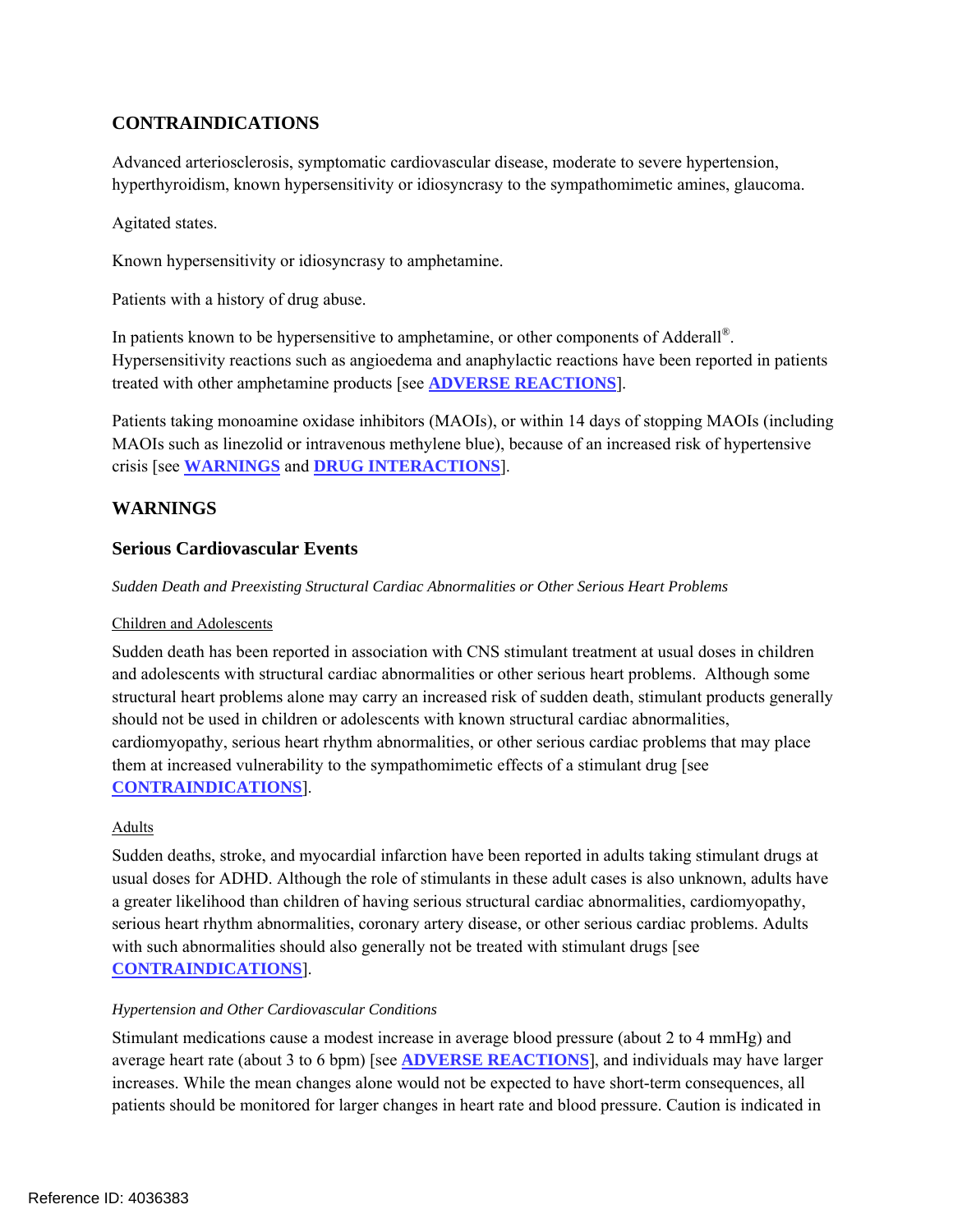treating patients whose underlying medical conditions might be compromised by increases in blood pressure or heart rate, e.g., those with preexisting hypertension, heart failure, recent myocardial infarction, or ventricular arrhythmia [see **CONTRAINDICATIONS**].

### *Assessing Cardiovascular Status in Patients Being Treated With Stimulant Medications*

Children, adolescents, or adults who are being considered for treatment with stimulant medications should have a careful history (including assessment for a family history of sudden death or ventricular arrhythmia) and physical exam to assess for the presence of cardiac disease, and should receive further cardiac evaluation if findings suggest such disease (e.g., electrocardiogram and echocardiogram). Patients who develop symptoms such as exertional chest pain, unexplained syncope, or other symptoms suggestive of cardiac disease during stimulant treatment should undergo a prompt cardiac evaluation.

# **Psychiatric Adverse Events**

### *Preexisting Psychosis*

Administration of stimulants may exacerbate symptoms of behavior disturbance and thought disorder in patients with preexisting psychotic disorder.

### *Bipolar Illness*

Particular care should be taken in using stimulants to treat ADHD patients with comorbid bipolar disorder because of concern for possible induction of mixed/manic episode in such patients. Prior to initiating treatment with a stimulant, patients with comorbid depressive symptoms should be adequately screened to determine if they are at risk for bipolar disorder; such screening should include a detailed psychiatric history, including a family history of suicide, bipolar disorder, and depression.

#### *Emergence of New Psychotic or Manic Symptoms*

Treatment emergent psychotic or manic symptoms, e.g., hallucinations, delusional thinking, or mania in children and adolescents without prior history of psychotic illness or mania can be caused by stimulants at usual doses. If such symptoms occur, consideration should be given to a possible causal role of the stimulant, and discontinuation of treatment may be appropriate. In a pooled analysis of multiple shortterm, placebo-controlled studies, such symptoms occurred in about 0.1% (4 patients with events out of 3482 exposed to methylphenidate or amphetamine for several weeks at usual doses) of stimulant-treated patients compared to 0 in placebo-treated patients.

#### *Aggression*

Aggressive behavior or hostility is often observed in children and adolescents with ADHD, and has been reported in clinical trials and the postmarketing experience of some medications indicated for the treatment of ADHD. Although there is no systematic evidence that stimulants cause aggressive behavior or hostility, patients beginning treatment for ADHD should be monitored for the appearance of or worsening of aggressive behavior or hostility.

## **Long-Term Suppression of Growth**

Careful follow-up of weight and height in children ages 7 to 10 years who were randomized to either methylphenidate or non-medication treatment groups over 14 months, as well as in naturalistic subgroups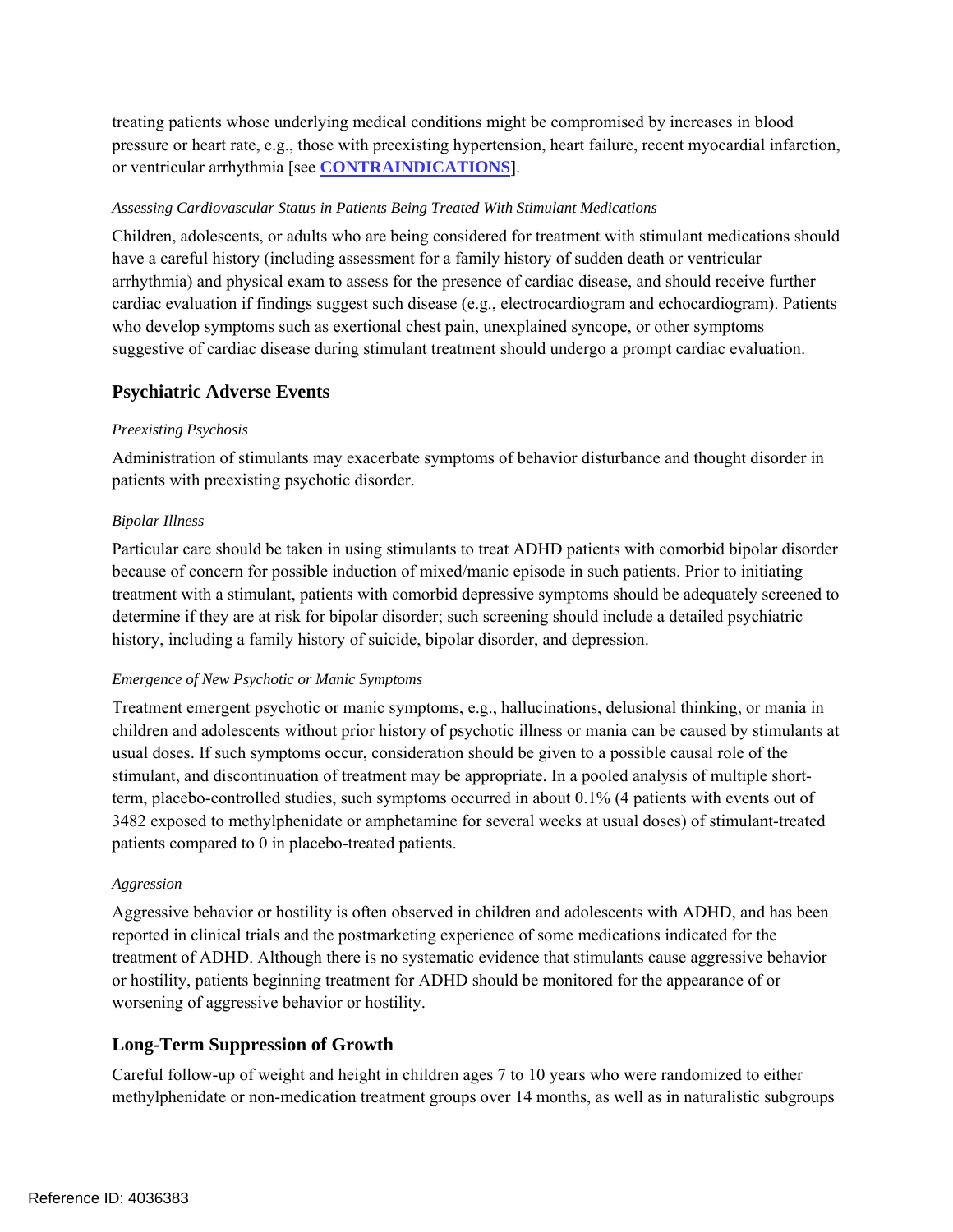of newly methylphenidate-treated and non-medication treated children over 36 months (to the ages of 10 to 13 years), suggests that consistently medicated children (i.e., treatment for 7 days per week throughout the year) have a temporary slowing in growth rate (on average, a total of about 2 cm less growth in height and 2.7 kg less growth in weight over 3 years), without evidence of growth rebound during this period of development. Published data are inadequate to determine whether chronic use of amphetamines may cause a similar suppression of growth, however, it is anticipated that they will likely have this effect as well. Therefore, growth should be monitored during treatment with stimulants, and patients who are not growing or gaining weight as expected may need to have their treatment interrupted.

# **Seizures**

There is some clinical evidence that stimulants may lower the convulsive threshold in patients with prior history of seizure, in patients with prior EEG abnormalities in absence of seizures, and very rarely, in patients without a history of seizures and no prior EEG evidence of seizures. In the presence of seizures, the drug should be discontinued.

# **Peripheral Vasculopathy, Including Raynaud's Phenomenon**

 therapeutic doses in all age groups throughout the course of treatment. Signs and symptoms generally Stimulants, including Adderall®, used to treat ADHD are associated with peripheral vasculopathy, including Raynaud's phenomenon. Signs and symptoms are usually intermittent and mild; however, very rare sequelae include digital ulceration and/or soft tissue breakdown. Effects of peripheral vasculopathy, including Raynaud's phenomenon, were observed in postmarketing reports at different times and at improve after reduction in dose or discontinuation of drug. Careful observation for digital changes is necessary during treatment with ADHD stimulants. Further clinical evaluation (e.g., rheumatology referral) may be appropriate for certain patients.

## **Serotonin Syndrome**

Serotonin syndrome, a potentially life-threatening reaction, may occur when amphetamines are used in combination with other drugs that affect the serotonergic neurotransmitter systems such as monoamine oxidase inhibitors (MAOIs), selective serotonin reuptake inhibitors (SSRIs), serotonin norepinephrine reuptake inhibitors (SNRIs), triptans, tricyclic antidepressants, fentanyl, lithium, tramadol, tryptophan, buspirone, and St. John's Wort [see **DRUG INTERACTIONS**]. Amphetamines and amphetamine derivatives are known to be metabolized, to some degree, by cytochrome P450 2D6 (CYP2D6) and display minor inhibition of CYP2D6 metabolism [see **CLINICAL PHARMACOLOGY**]. The potential for a pharmacokinetic interaction exists with the coadministration of CYP2D6 inhibitors which may increase the risk with increased exposure to Adderall®. In these situations, consider an alternative nonserotonergic drug or an alternative drug that does not inhibit CYP2D6 [see **DRUG INTERACTIONS**].

Serotonin syndrome symptoms may include mental status changes (e.g., agitation, hallucinations, delirium, and coma), autonomic instability (e.g., tachycardia, labile blood pressure, dizziness, diaphoresis, flushing, hyperthermia), neuromuscular symptoms (e.g., tremor, rigidity, myoclonus, hyperreflexia, incoordination), seizures, and/or gastrointestinal symptoms (e.g., nausea, vomiting, diarrhea).

Concomitant use of Adderall® with MAOI drugs is contraindicated [see **CONTRAINDICATIONS**].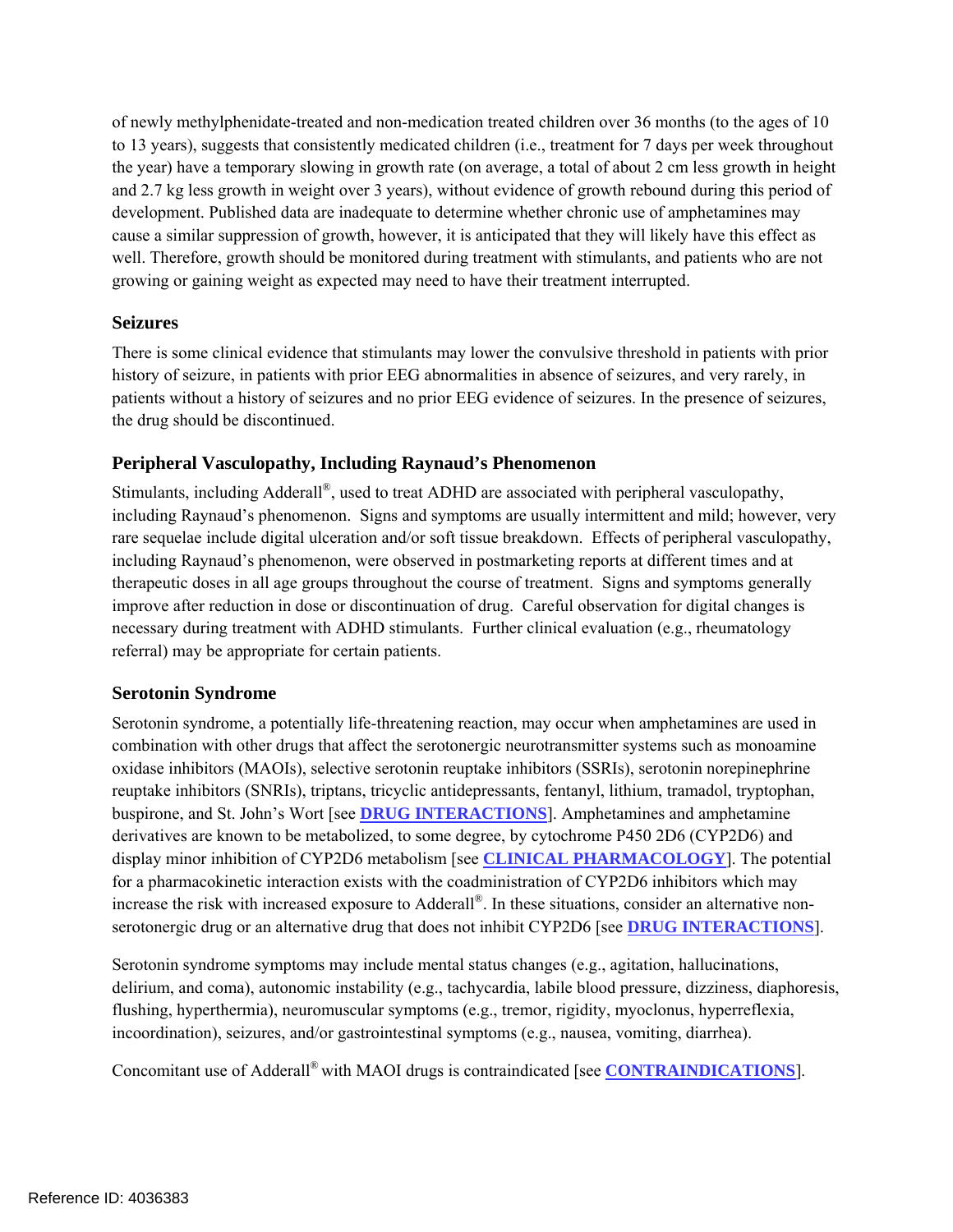Discontinue treatment with Adderall® and any concomitant serotonergic agents immediately if the above symptoms occur, and initiate supportive symptomatic treatment. If concomitant use of Adderall<sup>®</sup> with other serotonergic drugs or CYP2D6 inhibitors is clinically warranted, initiate Adderall® with lower doses, monitor patients for the emergence of serotonin syndrome during drug initiation or titration, and inform patients of the increased risk for serotonin syndrome.

# **Visual Disturbance**

Difficulties with accommodation and blurring of vision have been reported with stimulant treatment.

# **PRECAUTIONS**

## **General**

The least amount of amphetamine feasible should be prescribed or dispensed at one time in order to minimize the possibility of overdosage. Adderall® should be used with caution in patients who use other sympathomimetic drugs.

# **Tics**

Amphetamines have been reported to exacerbate motor and phonic tics and Tourette's syndrome. Therefore, clinical evaluation for tics and Tourette's syndrome in children and their families should precede use of stimulant medications.

# **Information for Patients**

Amphetamines may impair the ability of the patient to engage in potentially hazardous activities such as operating machinery or vehicles; the patient should therefore be cautioned accordingly.

Prescribers or other health professionals should inform patients, their families, and their caregivers about the benefits and risks associated with treatment with amphetamine or dextroamphetamine and should counsel them in its appropriate use. A patient Medication Guide is available for Adderall®.

The prescriber or health professional should instruct patients, their families, and their caregivers to read the Medication Guide and should assist them in understanding its contents. Patients should be given the opportunity to discuss the contents of the Medication Guide and to obtain answers to any questions they may have. The complete text of the Medication Guide is reprinted at the end of this document.

*Circulation Problems in Fingers and Toes [Peripheral Vasculopathy, Including Raynaud's Phenomenon]* 

- Instruct patients beginning treatment with Adderall<sup>®</sup> about the risk of peripheral vasculopathy, including Raynaud's phenomenon, and associated signs and symptoms: fingers or toes may feel numb, cool, painful, and/or may change color from pale, to blue, to red.
- Instruct patients to report to their physician any new numbness, pain, skin color change, or sensitivity to temperature in fingers or toes.
- **Instruct patients to call their physician immediately with any signs of unexplained wounds appearing on fingers or toes while taking Adderall®.**
- Further clinical evaluation (e.g., rheumatology referral) may be appropriate for certain patients.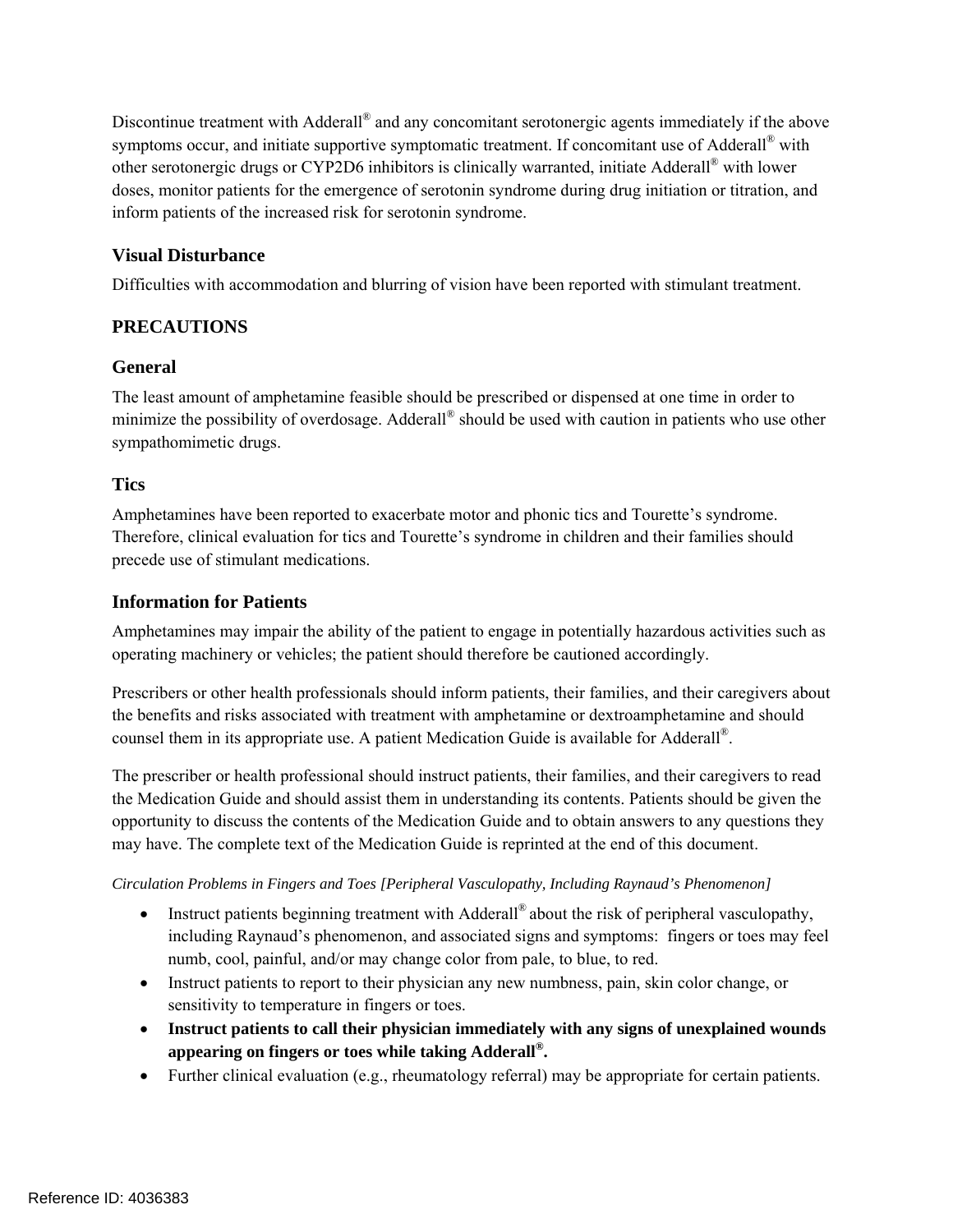# **Drug Interactions**

### *Acidifying Agents*

Lower blood levels and efficacy of amphetamines. Increase dose based on clinical response. Examples of acidifying agents include gastrointestinal acidifying agents (e.g., guanethidine, reserpine, glutamic acid HCl, ascorbic acid) and urinary acidifying agents (e.g., ammonium chloride, sodium acid phosphate, methenamine salts).

#### *Adrenergic Blockers*

Adrenergic blockers are inhibited by amphetamines.

### *Alkalinizing Agents*

Increase blood levels and potentiate the action of amphetamine. Co-administration of Adderall® and gastrointestinal alkalinizing agents should be avoided. Examples of alkalinizing agents include gastrointestinal alkalinizing agents (e.g., sodium bicarbonate) and urinary alkalinizing agents (e.g. acetazolamide, some thiazides).

### *Tricyclic Antidepressants*

May enhance the activity of tricyclic or sympathomimetic agents causing striking and sustained increases in the concentration of d-amphetamine in the brain; cardiovascular effects can be potentiated. Monitor frequently and adjust or use alternative therapy based on clinical response. Examples of tricyclic antidepressants include desipramine, protriptyline.

#### *CYP2D6 Inhibitors*

The concomitant use of Adderall<sup>®</sup> and CYP2D6 inhibitors may increase the exposure of Adderall<sup>®</sup> compared to the use of the drug alone and increase the risk of serotonin syndrome. Initiate with lower doses and monitor patients for signs and symptoms of serotonin syndrome particularly during Adderall® initiation and after a dosage increase. If serotonin syndrome occurs, discontinue Adderall® and the CYP2D6 inhibitor [see **WARNINGS**, **OVERDOSAGE**]. Examples of CYP2D6 Inhibitors include paroxetine and fluoxetine (also serotonergic drugs), quinidine, ritonavir.

#### *Serotonergic Drugs*

The concomitant use of Adderall<sup>®</sup> and serotonergic drugs increases the risk of serotonin syndrome. Initiate with lower doses and monitor patients for signs and symptoms of serotonin syndrome, particularly during Adderall® initiation or dosage increase. If serotonin syndrome occurs, discontinue Adderall® and the concomitant serotonergic drug(s) [see **WARNINGS** and **PRECAUTIONS**]. Examples of serotonergic drugs include selective serotonin reuptake inhibitors (SSRI), serotonin norepinephrine reuptake inhibitors (SNRI), triptans, tricyclic antidepressants, fentanyl, lithium, tramadol, tryptophan, buspirone, St. John's Wort.

#### MAO Inhibitors

Concomitant use of MAOIs and CNS stimulants can cause hypertensive crisis. Potential outcomes include death, stroke, myocardial infarction, aortic dissection, ophthalmological complications, eclampsia, pulmonary edema, and renal failure. Do not administer Adderall® concomitantly or within 14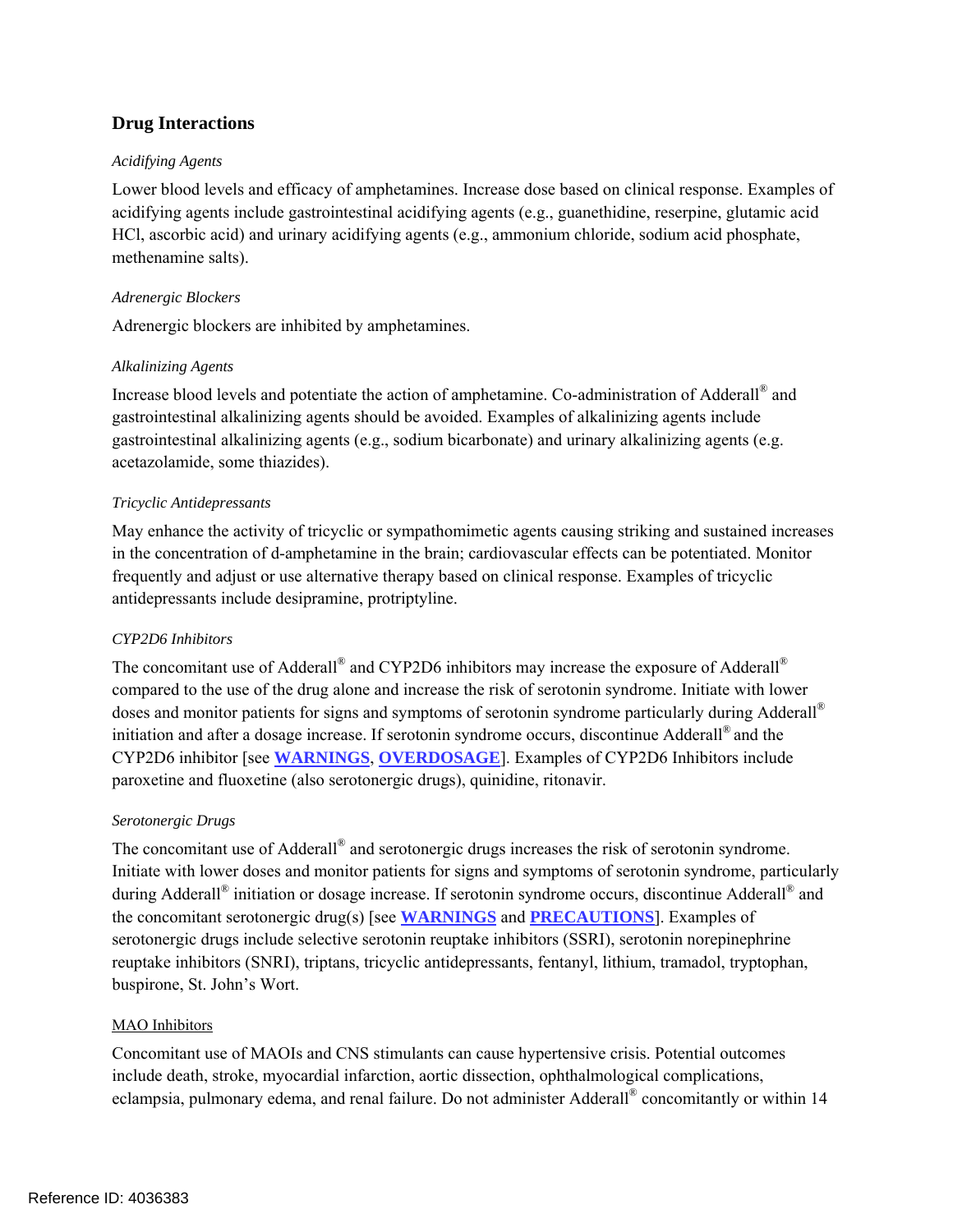days after discontinuing MAOI [see **CONTRAINDICATIONS** and **WARNINGS**]. Examples of MAOIs include selegiline, tranylcypromine, isocarboxazid, phenelzine, linezolid, methylene blue.

#### *Antihistamines*

Amphetamines may counteract the sedative effect of antihistamines.

#### *Antihypertensives*

Amphetamines may antagonize the hypotensive effects of antihypertensives.

#### *Chlorpromazine*

Chlorpromazine blocks dopamine and norepinephrine receptors, thus inhibiting the central stimulant effects of amphetamines, and can be used to treat amphetamine poisoning.

#### *Ethosuximide*

Amphetamines may delay intestinal absorption of ethosuximide.

#### *Haloperidol*

Haloperidol blocks dopamine receptors, thus inhibiting the central stimulant effects of amphetamines.

#### *Lithium Carbonate*

The anorectic and stimulatory effects of amphetamines may be inhibited by lithium carbonate.

#### *Meperidine*

Amphetamines potentiate the analgesic effect of meperidine.

#### *Methenamine Therapy*

Urinary excretion of amphetamines is increased, and efficacy is reduced, by acidifying agents used in methenamine therapy.

#### *Norepinephrine*

Amphetamines enhance the adrenergic effect of norepinephrine.

#### *Phenobarbital*

Amphetamines may delay intestinal absorption of phenobarbital; coadministration of phenobarbital may produce a synergistic anticonvulsant action.

#### *Phenytoin*

Amphetamines may delay intestinal absorption of phenytoin; coadministration of phenytoin may produce a synergistic anticonvulsant action.

#### *Propoxyphene*

In cases of propoxyphene overdosage, amphetamine CNS stimulation is potentiated and fatal convulsions can occur.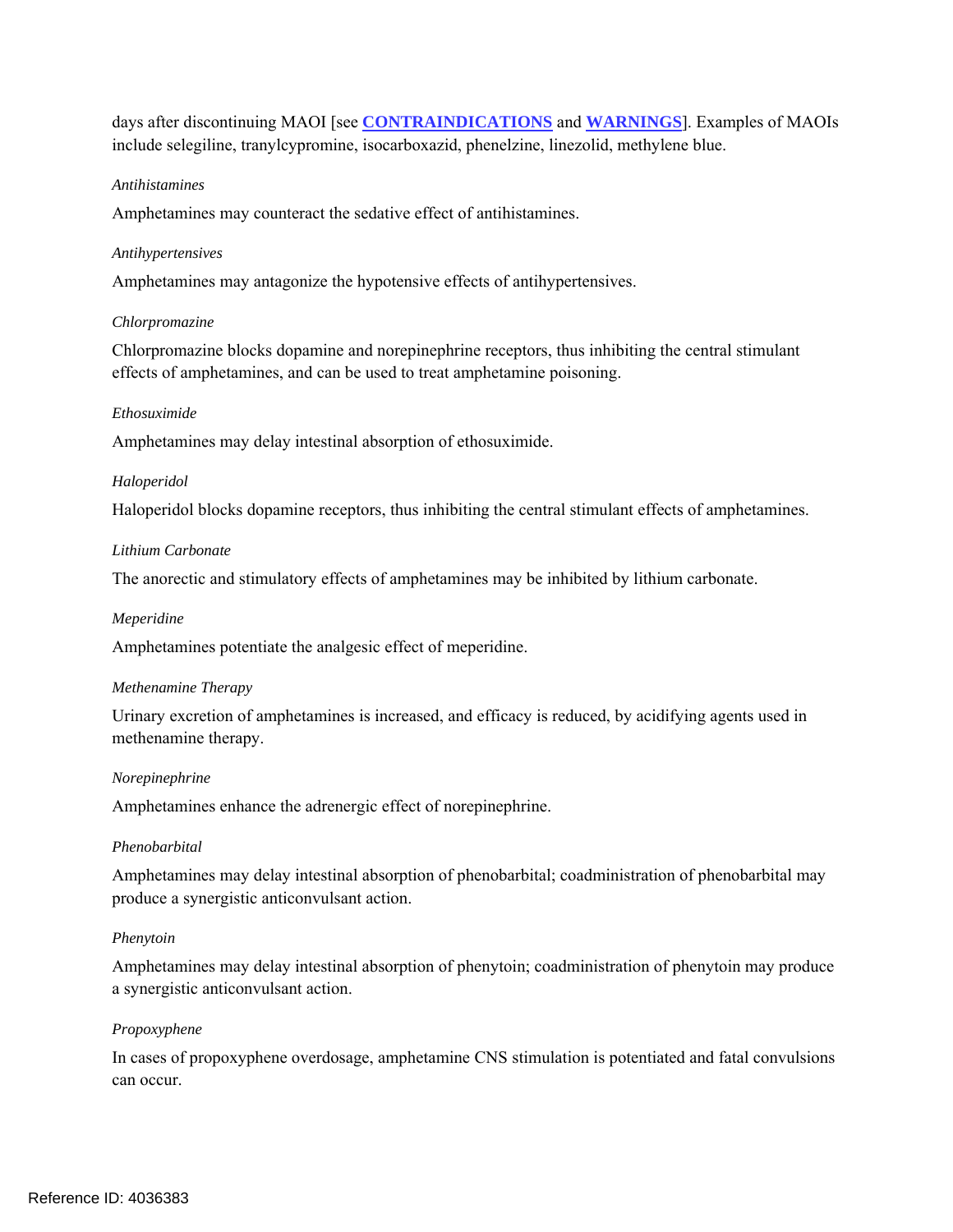#### *Proton Pump Inhibitors*

Time to maximum concentration (Tmax) of amphetamine is decreased compared to when administered alone. Monitor patients for changes in clinical effect and adjust therapy based on clinical response. An example of a proton pump inhibitor is omeprazole.

#### *Veratrum Alkaloids*

Amphetamines inhibit the hypotensive effect of veratrum alkaloids.

## **Drug/Laboratory Test Interactions**

Amphetamines can cause a significant elevation in plasma corticosteroid levels. This increase is greatest in the evening. Amphetamines may interfere with urinary steroid determinations.

### **Carcinogenesis/Mutagenesis and Impairment of Fertility**

No evidence of carcinogenicity was found in studies in which d,l-amphetamine (enantiomer ratio of 1:1) was administered to mice and rats in the diet for 2 years at doses of up to 30 mg/kg/day in male mice, 19 mg/kg/day in female mice, and 5 mg/kg/day in male and female rats. These doses are approximately 2.4, 1.5, and 0.8 times, respectively, the maximum recommended human dose of 30 mg/day [child] on a mg/m<sup>2</sup> body surface area basis.

Amphetamine, in the enantiomer ratio present in Adderall® (immediate-release)(d- to l- ratio of 3:1), was not clastogenic in the mouse bone marrow micronucleus test *in vivo* and was negative when tested in the E. coli component of the Ames test *in vitro*. d, l-Amphetamine (1:1 enantiomer ratio) has been reported to produce a positive response in the mouse bone marrow micronucleus test, an equivocal response in the Ames test, and negative responses in the in *vitro* sister chromatid exchange and chromosomal aberration assays.

Amphetamine, in the enantiomer ratio present in Adderall® (immediate-release)(d- to l- ratio of 3:1), did not adversely affect fertility or early embryonic development in the rat at doses of up to 20 mg/kg/day (approximately 5 times the maximum recommended human dose of 30 mg/day on a mg/m<sup>2</sup> body surface area basis).

#### **Pregnancy**

#### *Teratogenic Effects*

#### Pregnancy Category C

Amphetamine, in the enantiomer ratio present in Adderall<sup>®</sup> (d- to l- ratio of 3:1), had no apparent effects on embryofetal morphological development or survival when orally administered to pregnant rats and rabbits throughout the period of organogenesis at doses of up to 6 and 16 mg/kg/day, respectively. These doses are approximately 1.5 and 8 times, respectively, the maximum recommended human dose of 30 mg/day [child] on a mg/m<sup>2</sup> body surface area basis. Fetal malformations and death have been reported in mice following parenteral administration of d-amphetamine doses of 50 mg/kg/day (approximately 6 times that of a human dose of 30 mg/day [child] on a mg/m<sup>2</sup> basis) or greater to pregnant animals. Administration of these doses was also associated with severe maternal toxicity.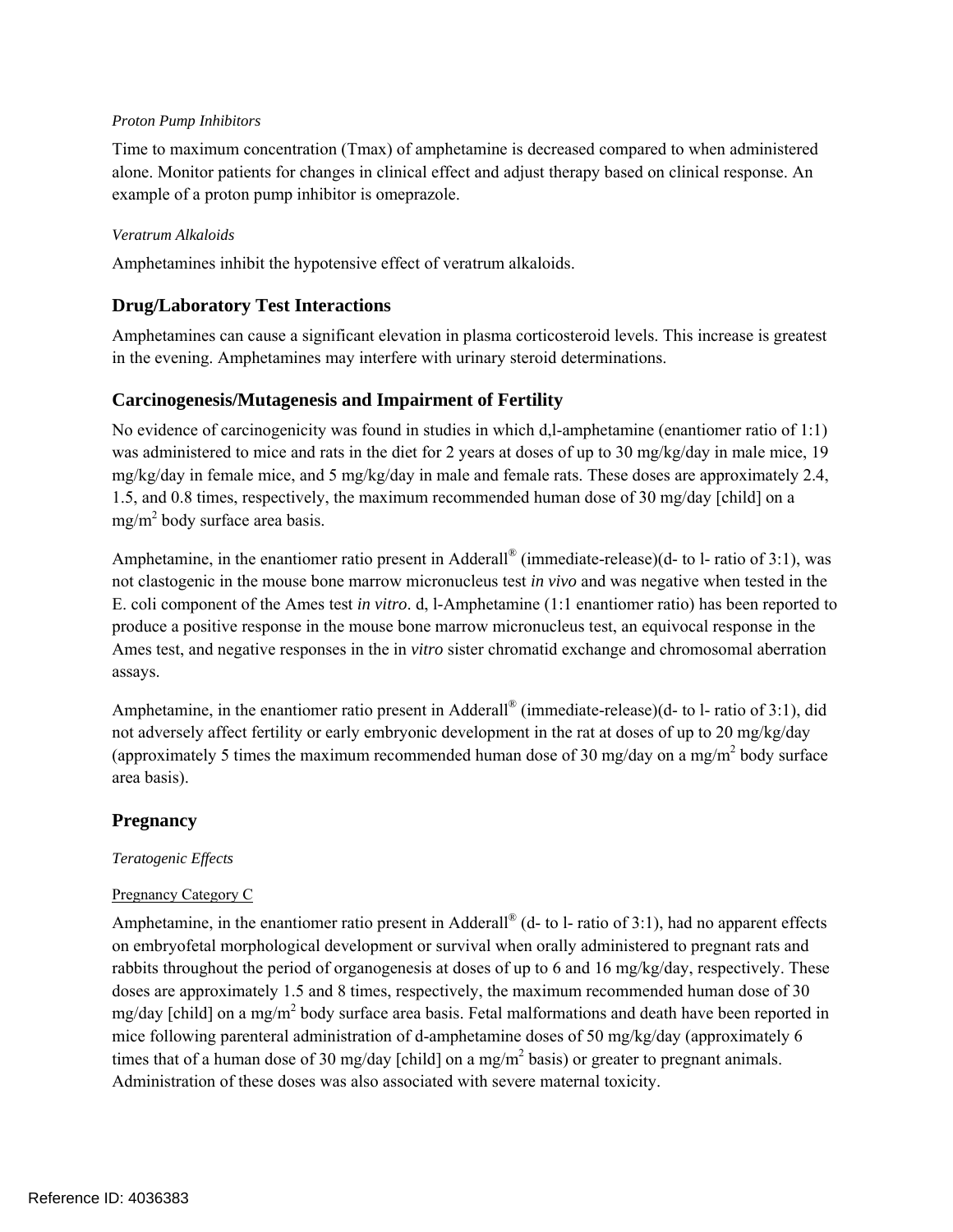A number of studies in rodents indicate that prenatal or early postnatal exposure to amphetamine (d- or d,l-), at doses similar to those used clinically, can result in long-term neurochemical and behavioral alterations. Reported behavioral effects include learning and memory deficits, altered locomotor activity, and changes in sexual function.

There are no adequate and well-controlled studies in pregnant women. There has been one report of severe congenital bony deformity, tracheo-esophageal fistula, and anal atresia (vater association) in a baby born to a woman who took dextroamphetamine sulfate with lovastatin during the first trimester of pregnancy. Amphetamines should be used during pregnancy only if the potential benefit justifies the potential risk to the fetus.

### *Nonteratogenic Effects*

Infants born to mothers dependent on amphetamines have an increased risk of premature delivery and low birth weight. Also, these infants may experience symptoms of withdrawal as demonstrated by dysphoria, including agitation, and significant lassitude.

# **Usage in Nursing Mothers**

Amphetamines are excreted in human milk. Mothers taking amphetamines should be advised to refrain from nursing.

# **Pediatric Use**

Long-term effects of amphetamines in children have not been well established. Amphetamines are not recommended for use in children under 3 years of age with Attention Deficit Hyperactivity Disorder described under **INDICATIONS AND USAGE**.

# **Geriatric Use**

Adderall® has not been studied in the geriatric population.

# **ADVERSE REACTIONS**

## **Cardiovascular**

Palpitations, tachycardia, elevation of blood pressure, sudden death, myocardial infarction. There have been isolated reports of cardiomyopathy associated with chronic amphetamine use.

# **Central Nervous System**

Psychotic episodes at recommended doses, overstimulation, restlessness, irritability, euphoria, dyskinesia, dysphoria, depression, tremor, tics, aggression, anger, logorrhea, dermatillomania.

# **Eye Disorders**

Vision blurred, mydriasis.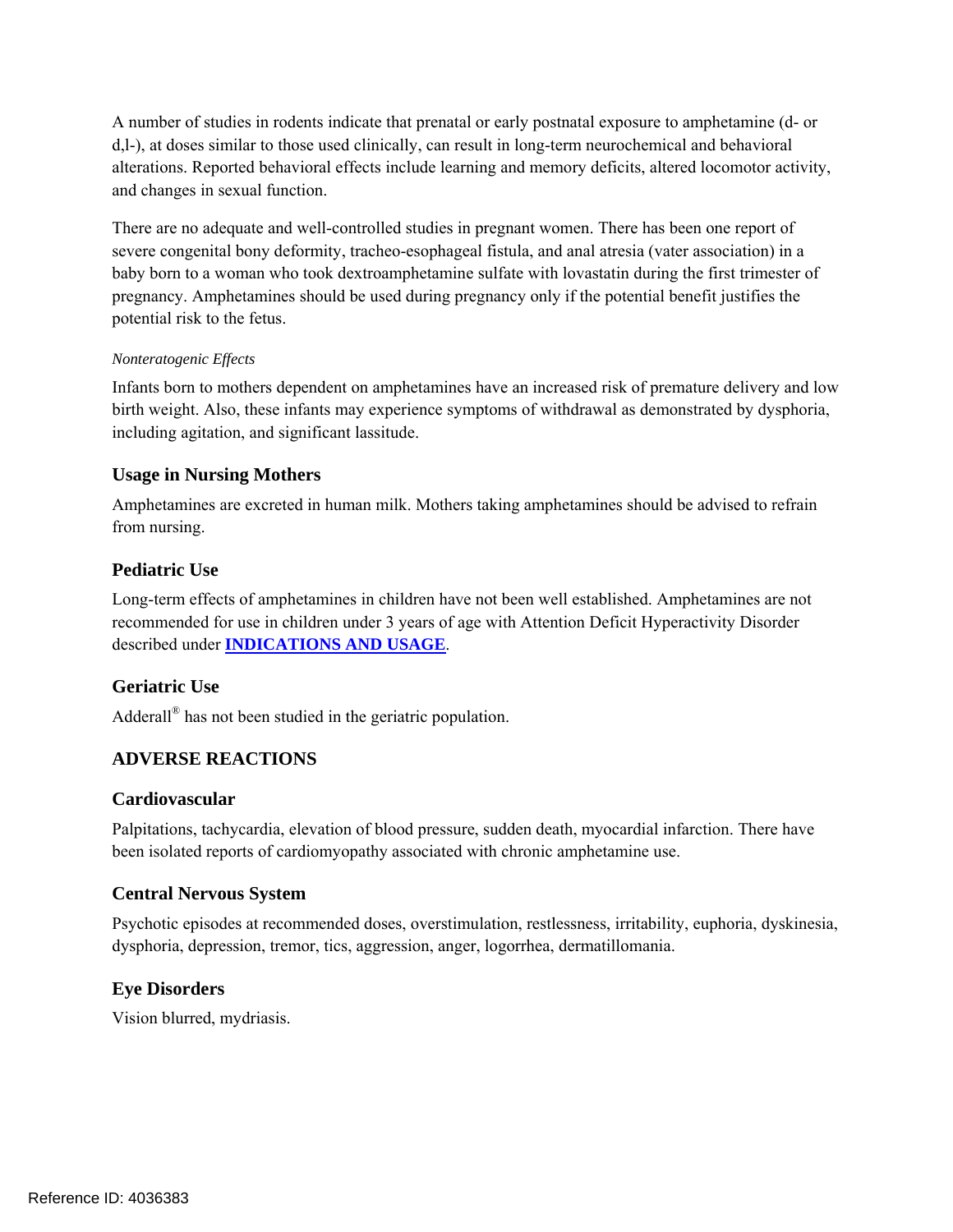# **Gastrointestinal**

Dryness of the mouth, unpleasant taste, diarrhea, constipation, other gastrointestinal disturbances. Anorexia and weight loss may occur as undesirable effects.

# **Allergic**

Urticaria, rash, hypersensitivity reactions including angioedema and anaphylaxis. Serious skin rashes, including Stevens-Johnson syndrome and toxic epidermal necrolysis have been reported.

# **Endocrine**

Impotence, changes in libido, frequent or prolonged erections.

### **Skin**

Alopecia.

### **Musculoskeletal**

Rhabdomyolysis.

# **DRUG ABUSE AND DEPENDENCE**

Adderall® (Dextroamphetamine Saccharate, Amphetamine Aspartate, Dextroamphetamine Sulfate and Amphetamine Sulfate Tablets) is a Schedule II controlled substance.

Amphetamines have been extensively abused. Tolerance, extreme psychological dependence, and severe social disability have occurred. There are reports of patients who have increased the dosage to levels many times higher than recommended. Abrupt cessation following prolonged high dosage administration results in extreme fatigue and mental depression; changes are also noted on the sleep EEG. Manifestations of chronic intoxication with amphetamines include severe dermatoses, marked insomnia, irritability, hyperactivity, and personality changes. The most severe manifestation of chronic intoxication is psychosis, often clinically indistinguishable from schizophrenia.

# **OVERDOSAGE**

Manifestations of amphetamine overdose include restlessness, tremor, hyperreflexia, rapid respiration, confusion, assaultiveness, hallucinations, panic states, hyperpyrexia and rhabdomyolysis. Fatigue and depression usually follow the central nervous system stimulation. Serotonin syndrome has also been reported. Cardiovascular effects include arrhythmias, hypertension or hypotension and circulatory collapse. Gastrointestinal symptoms include nausea, vomiting, diarrhea and abdominal cramps. Fatal poisoning is usually preceded by convulsions and coma.

## **Treatment**

Consult with a Certified Poison Control Center for up to date guidance and advice.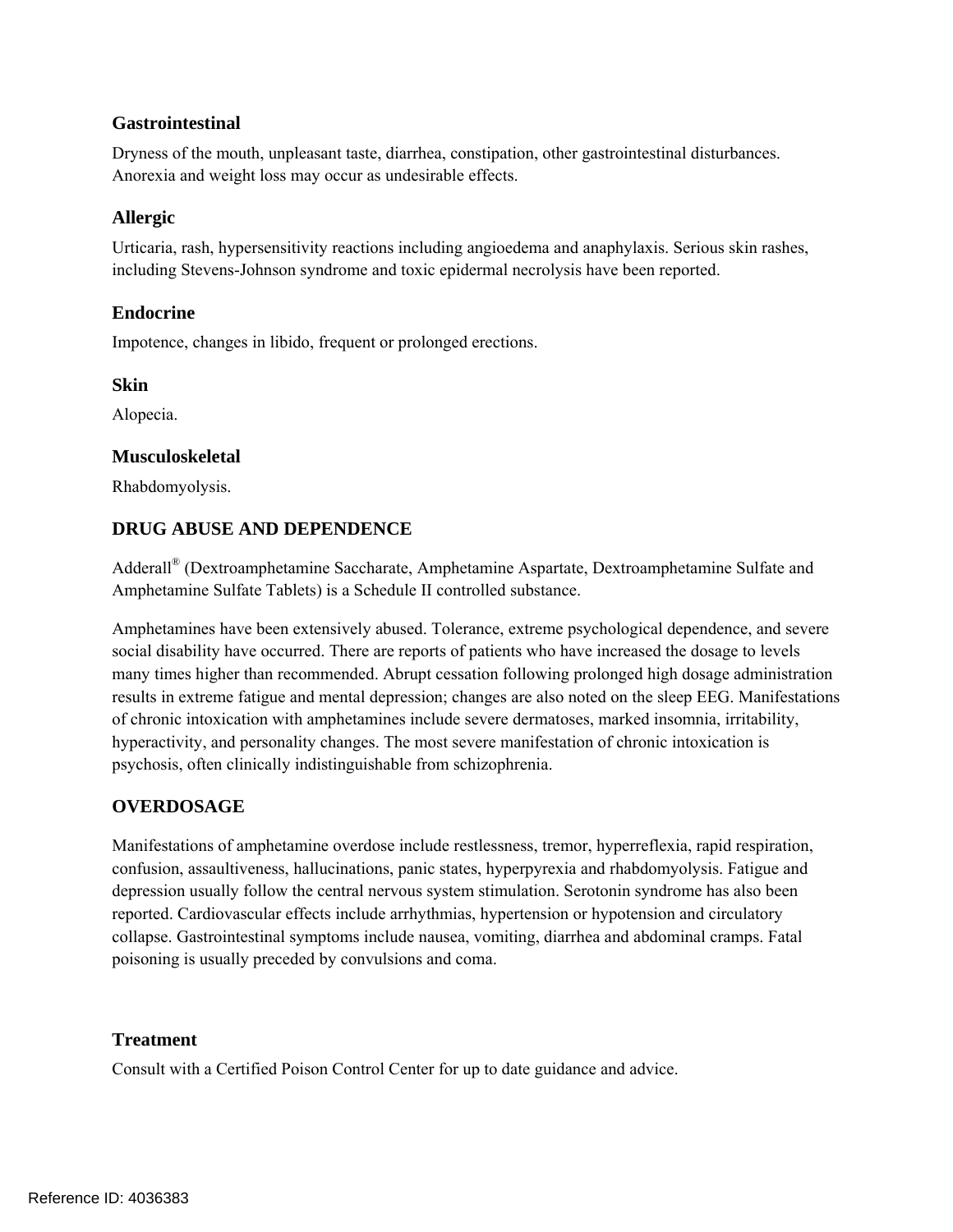# **DOSAGE AND ADMINISTRATION**

Regardless of indication, amphetamines should be administered at the lowest effective dosage, and dosage should be individually adjusted according to the therapeutic needs and response of the patient. Late evening doses should be avoided because of the resulting insomnia.

# **Attention Deficit Hyperactivity Disorder**

Not recommended for children under 3 years of age. In children from 3 to 5 years of age, start with 2.5 mg daily; daily dosage may be raised in increments of 2.5 mg at weekly intervals until optimal response is obtained.

In children 6 years of age and older, start with 5 mg once or twice daily; daily dosage may be raised in increments of 5 mg at weekly intervals until optimal response is obtained. Only in rare cases will it be necessary to exceed a total of 40 mg per day. Give first dose on awakening; additional doses (1 or 2) at intervals of 4 to 6 hours.

Where possible, drug administration should be interrupted occasionally to determine if there is a recurrence of behavioral symptoms sufficient to require continued therapy.

## **Narcolepsy**

Usual dose 5 mg to 60 mg per day in divided doses, depending on the individual patient response.

Narcolepsy seldom occurs in children under 12 years of age; however, when it does, dextroamphetamine sulfate may be used. The suggested initial dose for patients aged 6 to 12 is 5 mg daily; daily dose may be raised in increments of 5 mg at weekly intervals until optimal response is obtained. In patients 12 years of age and older, start with 10 mg daily; daily dosage may be raised in increments of 10 mg at weekly intervals until optimal response is obtained. If bothersome adverse reactions appear (e.g., insomnia or anorexia), dosage should be reduced. Give first dose on awakening; additional doses (1 or 2) at intervals of 4 to 6 hours.

# **HOW SUPPLIED**

Adderall® 5 mg: A round, flat-faced beveled edge, white to off-white tablet, "5" embossed on one side with partial bisect and "AD" embossed on the other side, supplied as follows:

100 Tablets  $1\text{Init-of-use}$  NDC 0555-0762-02

Adderall® 7.5 mg: An oval, convex, blue tablet, "7.5" embossed on one side with a partial bisect and "AD" embossed on the other side with a full and partial bisect, supplied as follows:

100 Tablets Unit-of-use NDC 0555-0763-02

Adderall® 10 mg: A round, convex, blue tablet, "10" embossed on one side with a full and partial bisect and "AD" embossed on the other side, supplied as follows: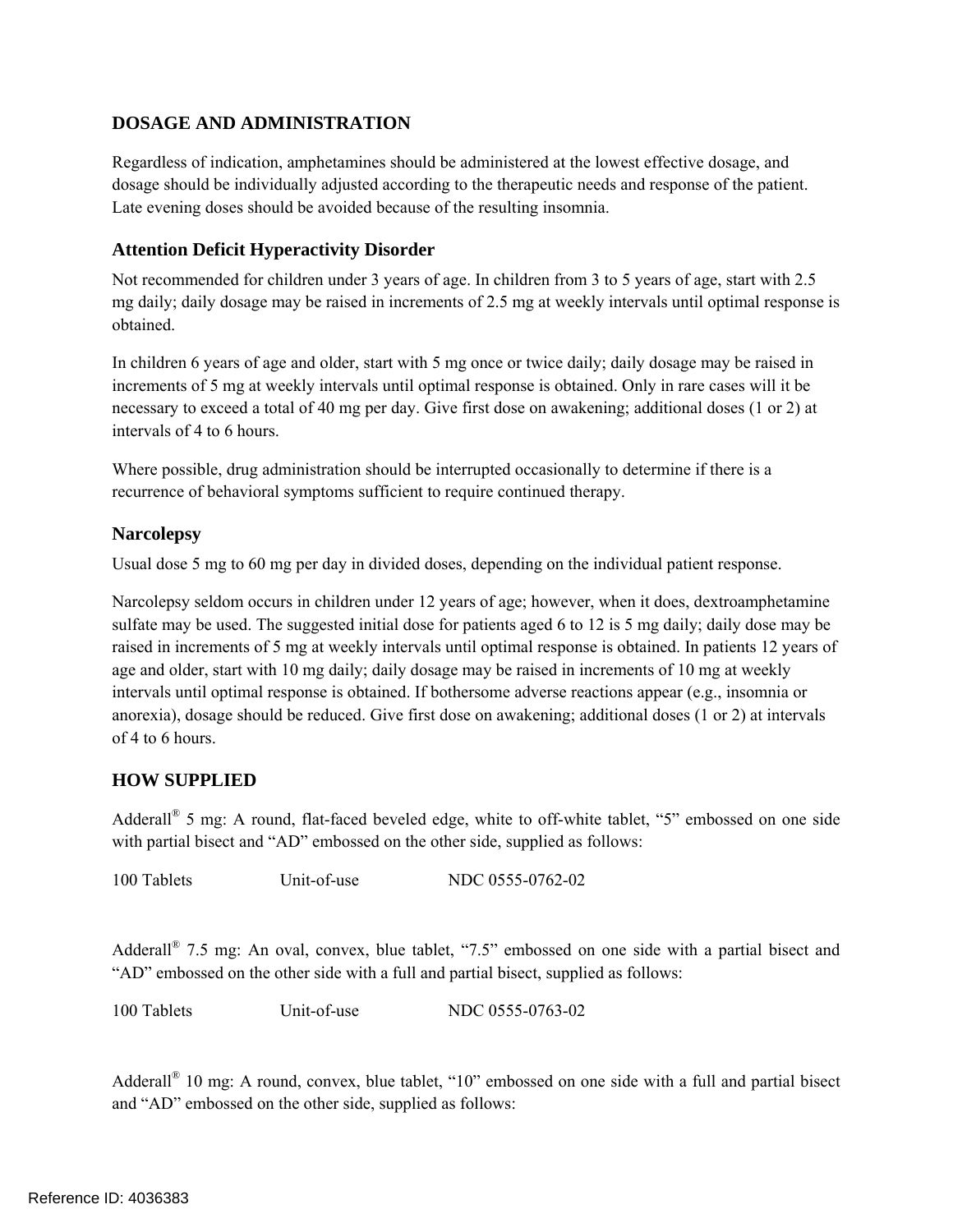```
100 Tablets
```
Adderall® 12.5 mg: A round, flat-faced beveled edge, orange tablet, "12.5" embossed on one side and "AD" embossed on the other side with a full and partial bisect, supplied as follows:

100 Tablets Unit-of-use NDC 0555-0765-02

Adderall<sup>®</sup> 15 mg: An oval, convex, orange tablet, "15" embossed on one side with a partial bisect and "AD" embossed on the other side with a full and partial bisect, supplied as follows:

100 Tablets Unit-of-use NDC 0555-0766-02

Adderall® 20 mg: A round, convex, orange tablet, "20" embossed on one side with a full and partial bisect and "AD" embossed on the other side, supplied as follows:

100 Tablets Unit-of-use NDC 0555-0767-02

Adderall® 30 mg: A round, flat-faced beveled edge, orange tablet, "30" embossed on one side with a full and partial bisect and "AD" embossed on the other side, supplied as follows:

100 Tablets  $11\nu$ t-of-use NDC 0555-0768-02

Dispense in a tight, light-resistant container.

Store at 20° to 25°C (68° to 77°F) [See USP Controlled Room Temperature].

**Teva Select Brands**, Horsham, PA 19044 Division of Teva Pharmaceuticals USA

Revised December 2016

## **MEDICATION GUIDE**

**Adderall**® (*ADD-ur-all*) **CII** 

(Dextroamphetamine Saccharate, Amphetamine Aspartate, Dextroamphetamine Sulfate and Amphetamine Sulfate Tablets)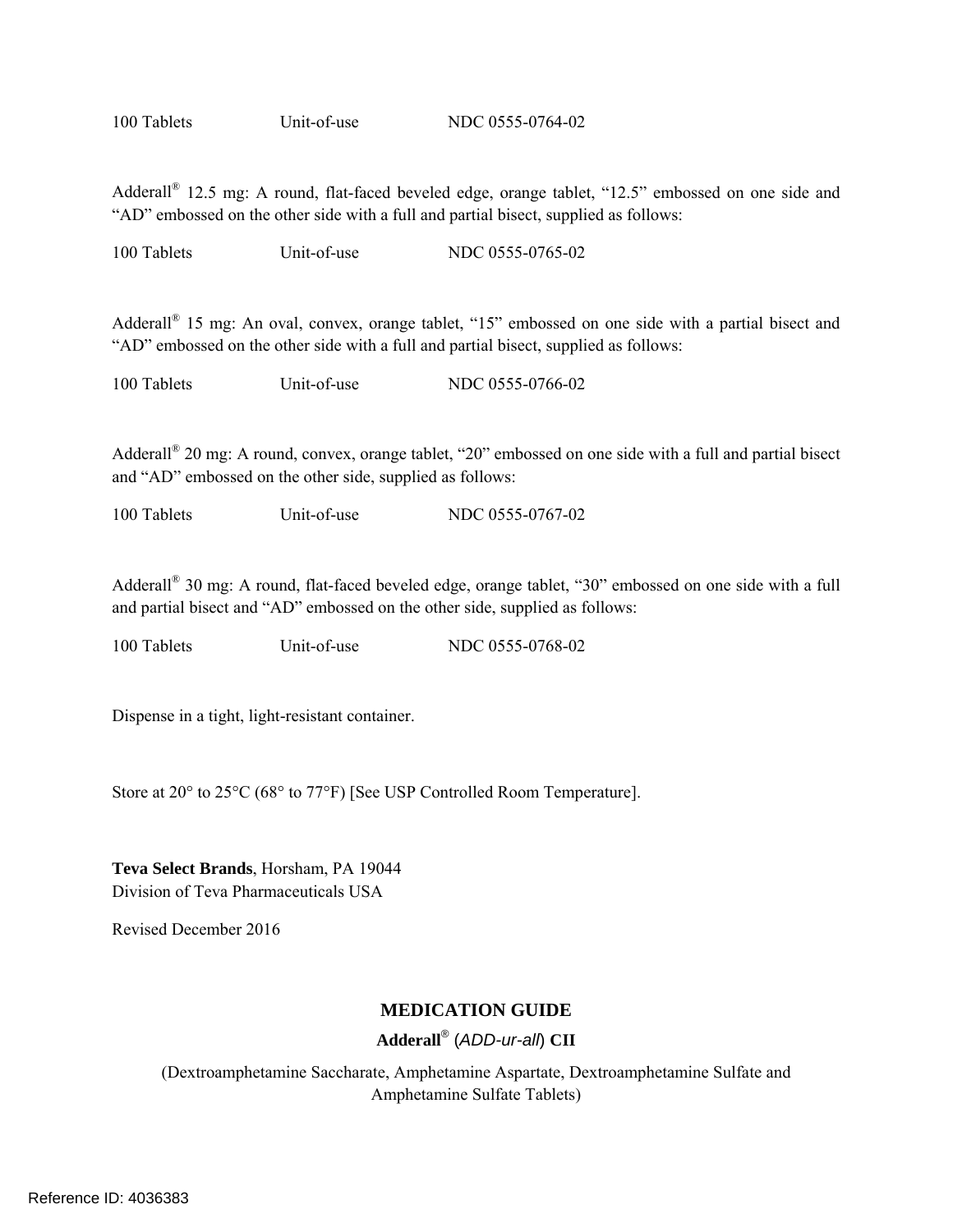## **Rx only**

Read the Medication Guide that comes with Adderall® before you or your child starts taking it and each time you get a refill. There may be new information. This Medication Guide does not take the place of talking to your doctor about you or your child's treatment with Adderall®.

# **What is the most important information I should know about Adderall**®**?**

**The following have been reported with use of Adderall**® **and other stimulant medicines.**

### **1. Heart-related problems:**

**• sudden death in patients who have heart problems or heart defects** 

- **stroke and heart attack in adults**
- **increased blood pressure and heart rate**

Tell your doctor if you or your child have any heart problems, heart defects, high blood pressure, or a family history of these problems.

Your doctor should check you or your child carefully for heart problems before starting Adderall®.

 Your doctor should check your or your child's blood pressure and heart rate regularly during treatment with Adderall®.

**Call your doctor right away if you or your child have any signs of heart problems such as chest pain, shortness of breath, or fainting while taking Adderall**® **.** 

## **2. Mental (Psychiatric) problems:**

**All Patients** 

**• new or worse behavior and thought problems** 

**• new or worse bipolar illness** 

**• new or worse aggressive behavior or hostility** 

## **Children and Teenagers**

• new psychotic symptoms (such as hearing voices, believing things that are not true, are suspicious) or new manic symptoms

Tell your doctor about any mental problems you or your child have, or about a family history of suicide, bipolar illness, or depression.

**Call your doctor right away if you or your child have any new or worsening mental symptoms or problems while taking Adderall**®**, especially seeing or hearing things that are not real, believing things that are not real, or are suspicious.** 

**3. Circulation problems in fingers and toes [Peripheral** vasculopathy, including **Raynaud's**  phenomenon]: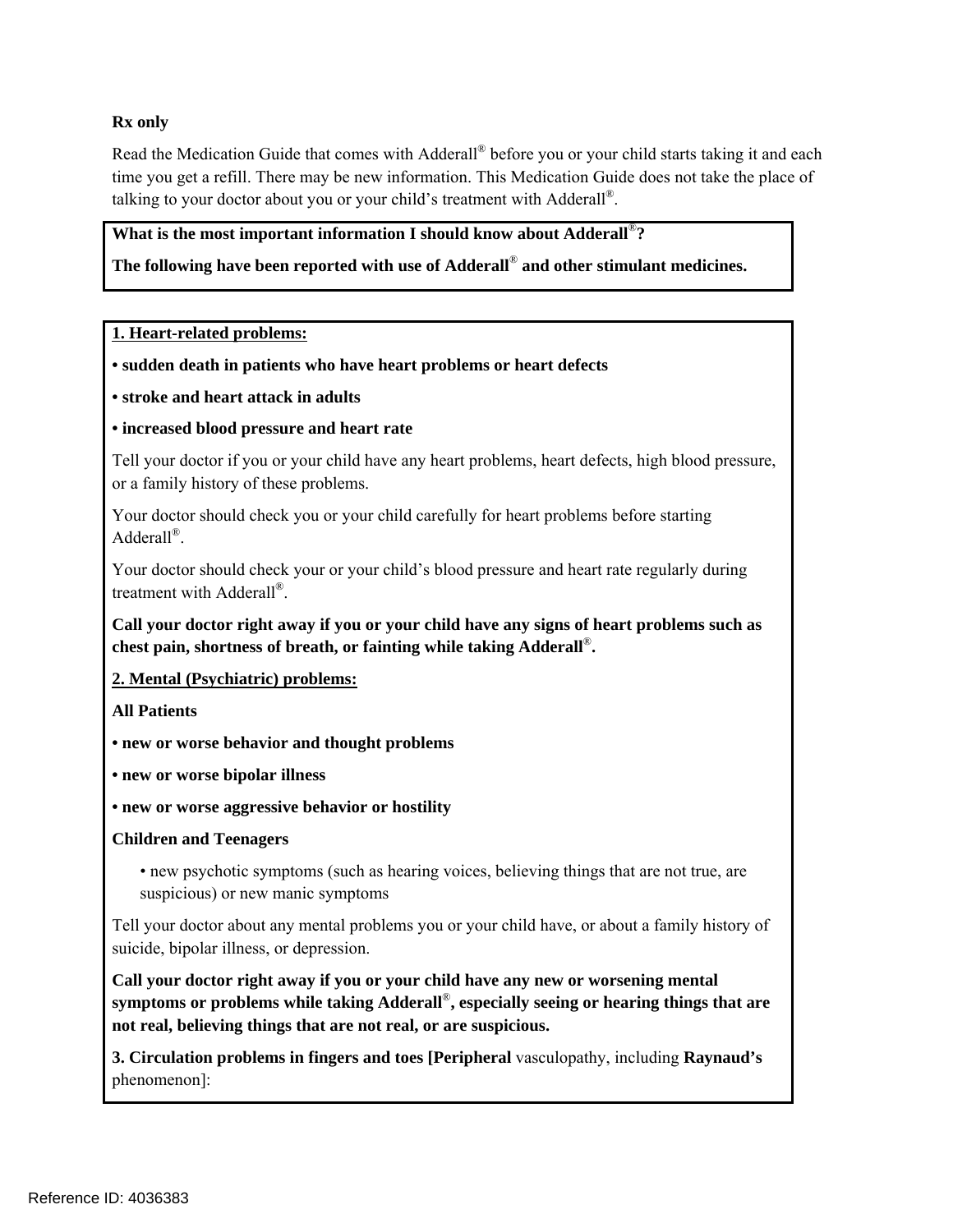fingers or toes may feel numb, cool, painful, and/or may change color from pale, to blue, to red

Tell your doctor if you have or your child has numbness, pain, skin color change, or sensitivity to temperature in the fingers or toes.

**Call your doctor right away if you have or your child has any signs of unexplained wounds appearing on fingers or toes while taking Adderall®.** 

### **What is Adderall**®**?**

Adderall® is a central nervous system stimulant prescription medicine. **It is used for the treatment of Attention-Deficit Hyperactivity Disorder (ADHD).** Adderall® may help increase attention and decrease impulsiveness and hyperactivity in patients with ADHD.

Adderall® should be used as a part of a total treatment program for ADHD that may include counseling or other therapies.

Adderall® is also used in the treatment of a sleep disorder called narcolepsy.

**Adderall**® **is a federally controlled substance (CII) because it can be abused or lead to dependence. Keep Adderall**® **in a safe place to prevent misuse and abuse. Selling or giving away Adderall**® **may harm others, and is against the law.** 

Tell your doctor if you or your child have (or have a family history of) ever abused or been dependent on alcohol, prescription medicines or street drugs.

## **Who should not take Adderall**®**?**

## **Adderall**® **should not be taken if you or your child:**

- have heart disease or hardening of the arteries
- have moderate to severe high blood pressure
- have hyperthyroidism
- have an eye problem called glaucoma
- are very anxious, tense, or agitated
- have a history of drug abuse
- are taking or have taken within the past 14 days an anti-depression medicine called a monoamine oxidase inhibitor or MAOI.
- are sensitive to, allergic to, or had a reaction to other stimulant medicines

Adderall<sup>®</sup> is not recommended for use in children less than 3 years old.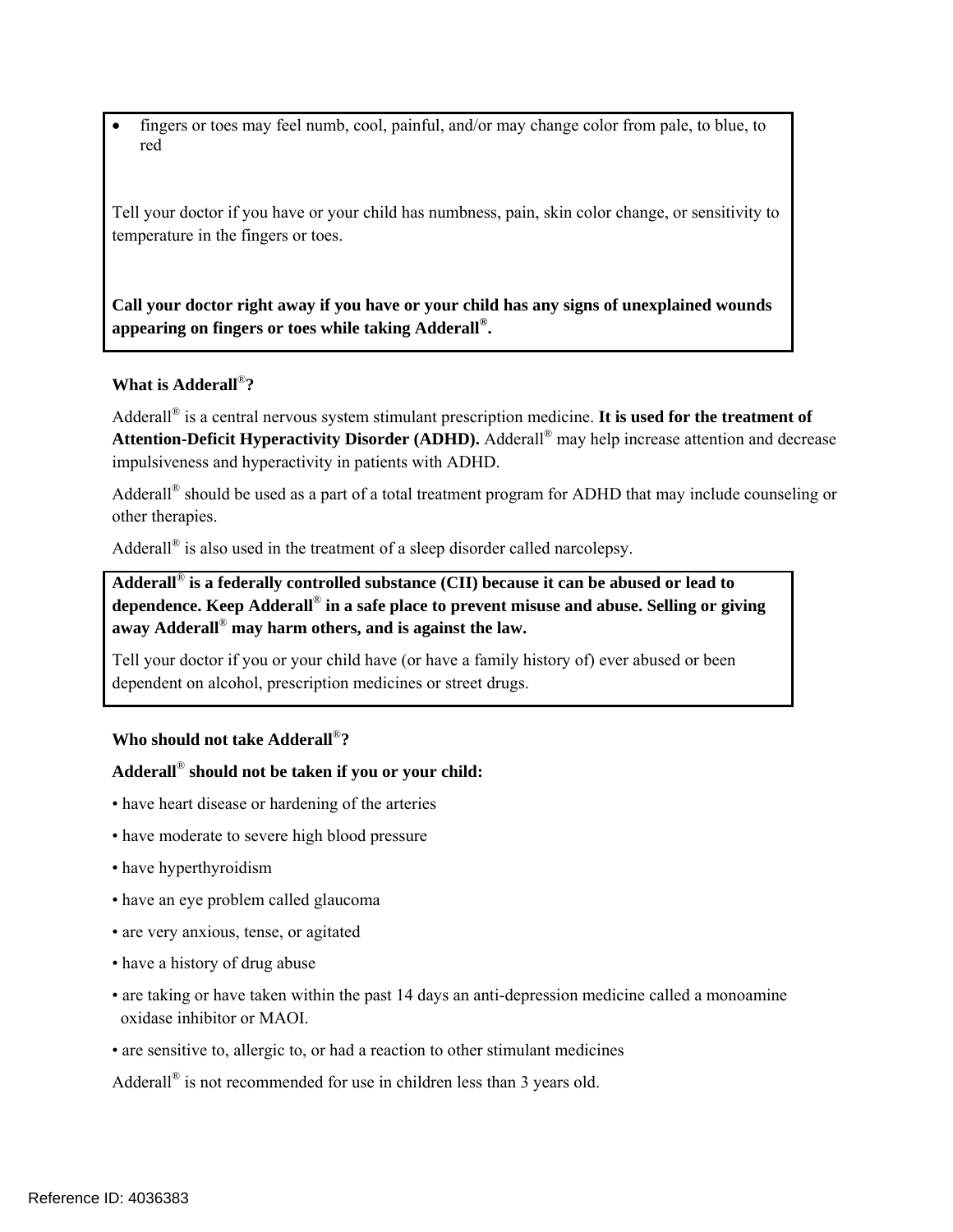**Adderall**® **may not be right for you or your child. Before starting Adderall**® **tell your or your child's doctor about all health conditions (or a family history of) including:** 

- heart problems, heart defects, high blood pressure
- mental problems including psychosis, mania, bipolar illness, or depression
- tics or Tourette's syndrome
- liver or kidney problems
- thyroid problems
- seizures or have had an abnormal brain wave test (EEG)
- circulation problems in fingers or toes

Tell your doctor if you or your child are pregnant, planning to become pregnant, or breastfeeding.

## **Can Adderall**® **be taken with other medicines?**

**Tell your doctor about all of the medicines that you or your child take including prescription and nonprescription medicines, vitamins, and herbal supplements.** Adderall<sup>®</sup> and some medicines may interact with each other and cause serious side effects. Sometimes the doses of other medicines will need to be adjusted while taking Adderall®.

Your doctor will decide whether Adderall<sup>®</sup> can be taken with other medicines.

## **Especially tell your doctor if you or your child take:**

- anti-depression medicines including MAOIs
- blood pressure medicines
- seizure medicines
- blood thinner medicines
- cold or allergy medicines that contain decongestants
- stomach acid medicines

Know the medicines that you or your child take. Keep a list of your medicines with you to show your doctor and pharmacist.

# **Do not start any new medicine while taking Adderall**® **without talking to your doctor first.**

## **How should Adderall**® **be taken?**

- **Take Adderall<sup>®</sup> exactly as prescribed.** Your doctor may adjust the dose until it is right for you or your child.
- Adderall<sup>®</sup> tablets are usually taken two to three times a day. The first dose is usually taken when you first wake in the morning. One or two more doses may be taken during the day, 4 to 6 hours apart.
- Adderall<sup>®</sup> can be taken with or without food.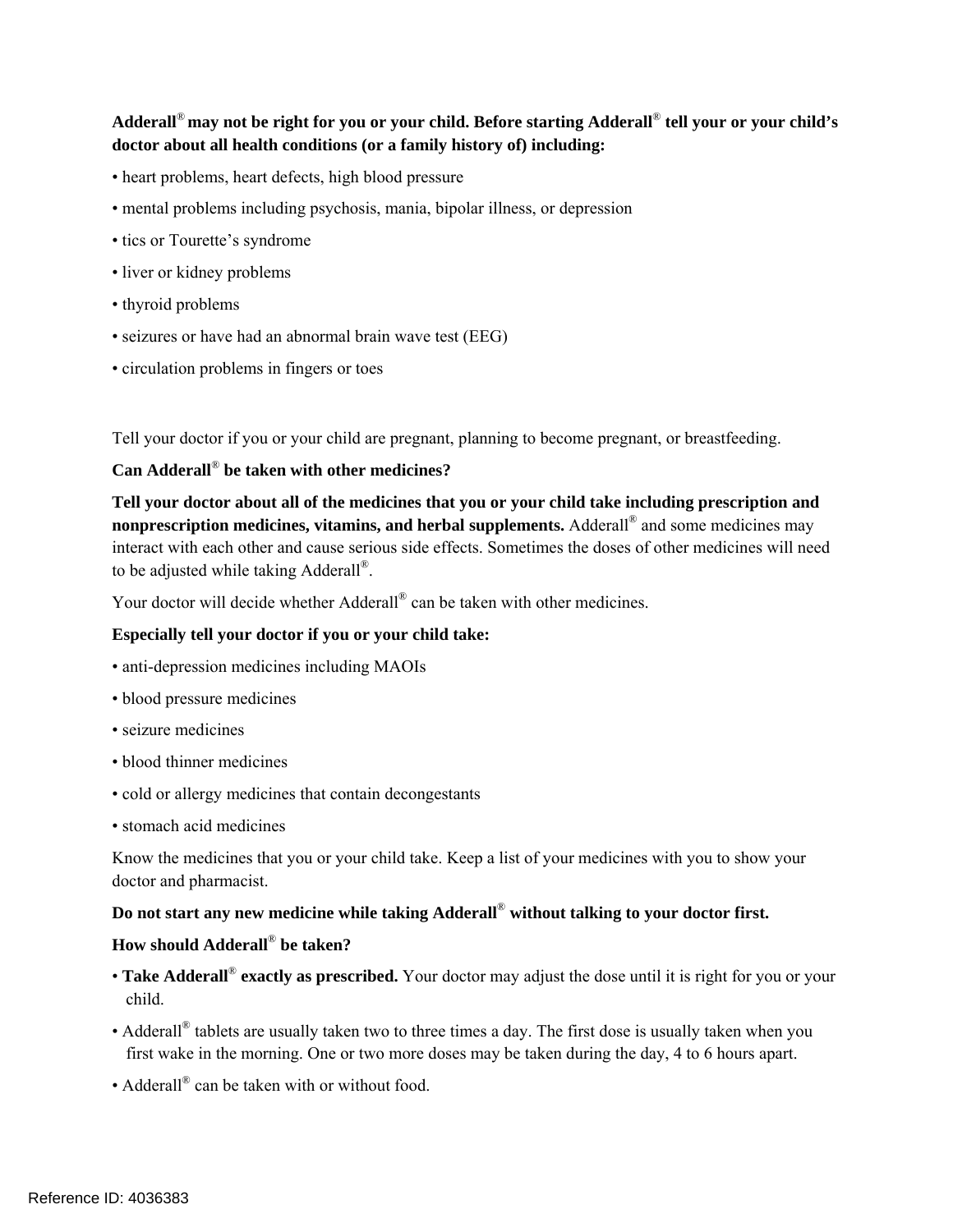- From time to time, your doctor may stop Adderall<sup>®</sup> treatment for a while to check ADHD symptoms.
- Your doctor may do regular checks of the blood, heart, and blood pressure while taking Adderall<sup>®</sup>. Children should have their height and weight checked often while taking Adderall®. Adderall® treatment may be stopped if a problem is found during these check-ups.
- **If you or your child take too much Adderall**® **or overdoses, call your doctor or poison control center right away, or get emergency treatment.**

# **What are possible side effects of Adderall**®**?**

See **"What is the most important information I should know about Adderall**®**?"** for information on reported heart and mental problems.

### **Other serious side effects include:**

- slowing of growth (height and weight) in children
- seizures, mainly in patients with a history of seizures
- eyesight changes or blurred vision

• Serotonin syndrome. A potentially life-threatening problem called serotonin syndrome can happen when medicines such as Adderall<sup>®</sup> are taken with certain other medicines. Symptoms of serotonin syndrome may include:

- o agitation, hallucinations, coma or other changes in mental status
- o problems controlling your movements or muscle twitching
- o fast heartbeat
- o high or low blood pressure
- o sweating or fever
- o nausea or vomiting
- o diarrhea
- o muscle stiffness or tightness

## **Common side effects include:**

- stomach ache
- decreased appetite
- nervousness

Adderall<sup>®</sup> may affect your or your child's ability to drive or do other dangerous activities.

Talk to your doctor if you or your child have side effects that are bothersome or do not go away.

This is not a complete list of possible side effects. Ask your doctor or pharmacist for more information.

# **Call your doctor for medical advice about side effects. You may report side effects to FDA at 1 800-FDA-1088.**